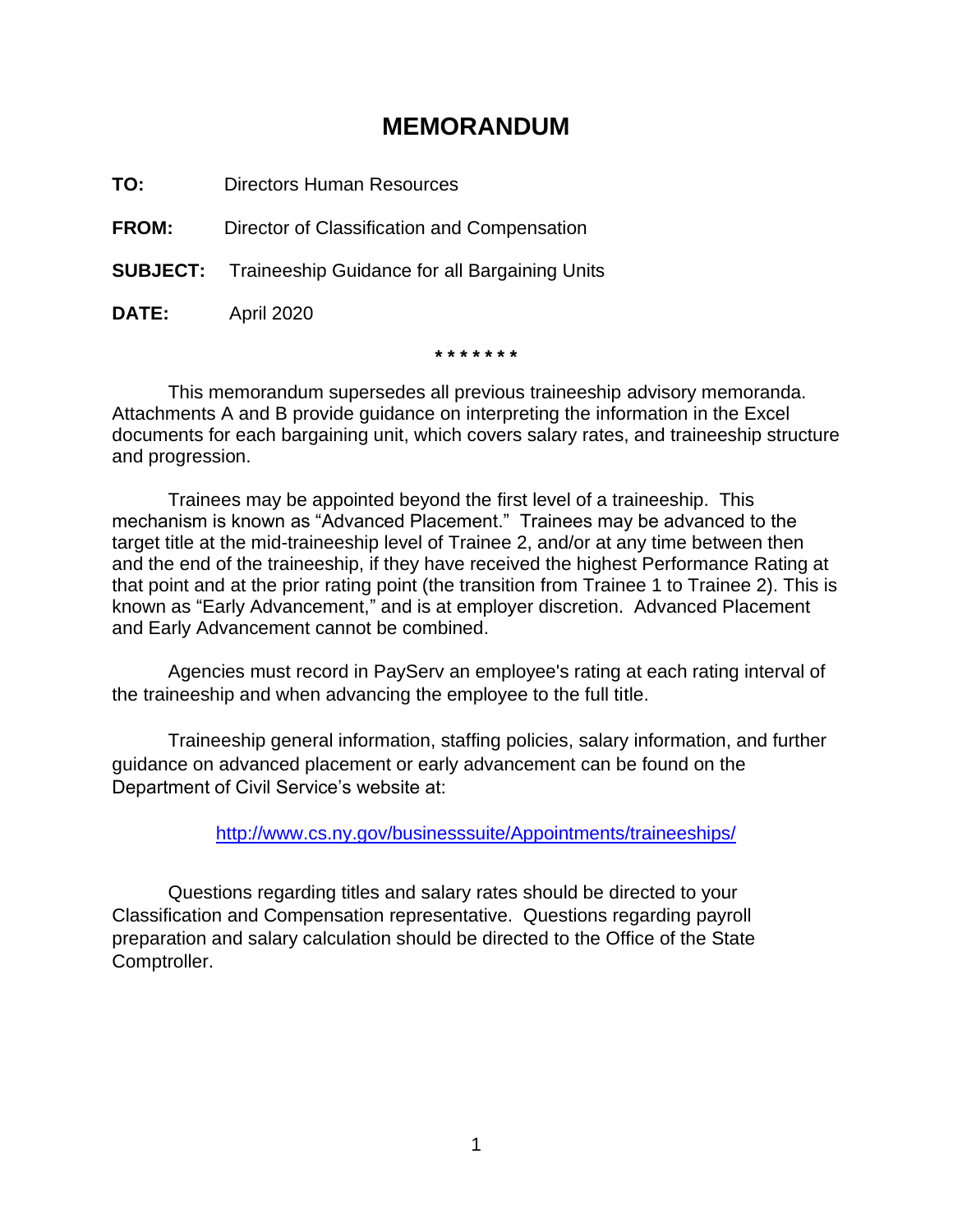# **Attachment A – Definitions**

The following are definitions of commonly used terms throughout traineeship memoranda and spreadsheets. Exceptions are noted in the appropriate spreadsheets.

| <b>Trainee Title</b>                    | This column displays the name of the traineeship, which may<br>differ from the name of the target title.                                                                                                                                                                                                                                                                                                                                                                                                                                                                                                                    |
|-----------------------------------------|-----------------------------------------------------------------------------------------------------------------------------------------------------------------------------------------------------------------------------------------------------------------------------------------------------------------------------------------------------------------------------------------------------------------------------------------------------------------------------------------------------------------------------------------------------------------------------------------------------------------------------|
| <b>Equated Salary Grade</b>             | Although traineeship titles are non-statutory (NS), most<br>traineeships are equated to a salary grade.                                                                                                                                                                                                                                                                                                                                                                                                                                                                                                                     |
| <b>Equated Salary Grade Hiring Rate</b> | The salary associated with the equated salary grade per the<br>appropriate bargaining unit. There will be cases, based on<br>prior graded State service, where State employees appointed<br>to a traineeship will be compensated at a higher rate than is<br>typical for a given traineeship. The actual salary for these<br>employees will be determined by the Office of the State<br>Comptroller, pursuant to standardized payroll practices.                                                                                                                                                                            |
| <b>Performance Advancement</b>          | Associated with M/C, PS&T, and RRSU bargaining units.<br>Payment made following rating at the highest level at the<br>midpoint and/or completion of a traineeship level. The highest<br>rating for most traineeships typically is referred to as<br>"Outstanding /Substantially Exceeds Expectations." Typically,<br>it is the value of the performance advancement of the salary<br>grade to which the traineeship level is equated. (For<br>example, the performance advancement of a Trainee 1 title<br>equated to Grade 13 would be the Grade 13 performance<br>advancement amount in the appropriate bargaining unit). |
| <b>Service Payment</b>                  | Associated with ASU, OSU, and ISU bargaining units.<br>Typically, it is the value of the performance advancement of<br>the salary grade to which the traineeship level is equated.<br>State employees who successfully complete 52 weeks in a<br>trainee level are eligible for a service payment. The addition<br>of a service payment cannot typically allow any employee's<br>salary to exceed the "Not to Exceed Amount" of a trainee title.                                                                                                                                                                            |
| <b>Not to Exceed Amount</b>             | The salary rate most trainees cannot exceed during the<br>traineeship. Typically, the job rate of the target title. For<br>example, if a two-year traineeship leads to a Grade 18 title,<br>the "Not to Exceed Amount" is the job rate of Grade 18. If a<br>trainee enters the traineeship with a salary over this amount<br>due to prior State service, the Office of the State Comptroller<br>should be contacted for information.                                                                                                                                                                                        |
| <b>Full Performance Level Title</b>     | The title that trainees move to upon successful completion of<br>a traineeship. Also referred to as "target title" or "journey level<br>title."                                                                                                                                                                                                                                                                                                                                                                                                                                                                             |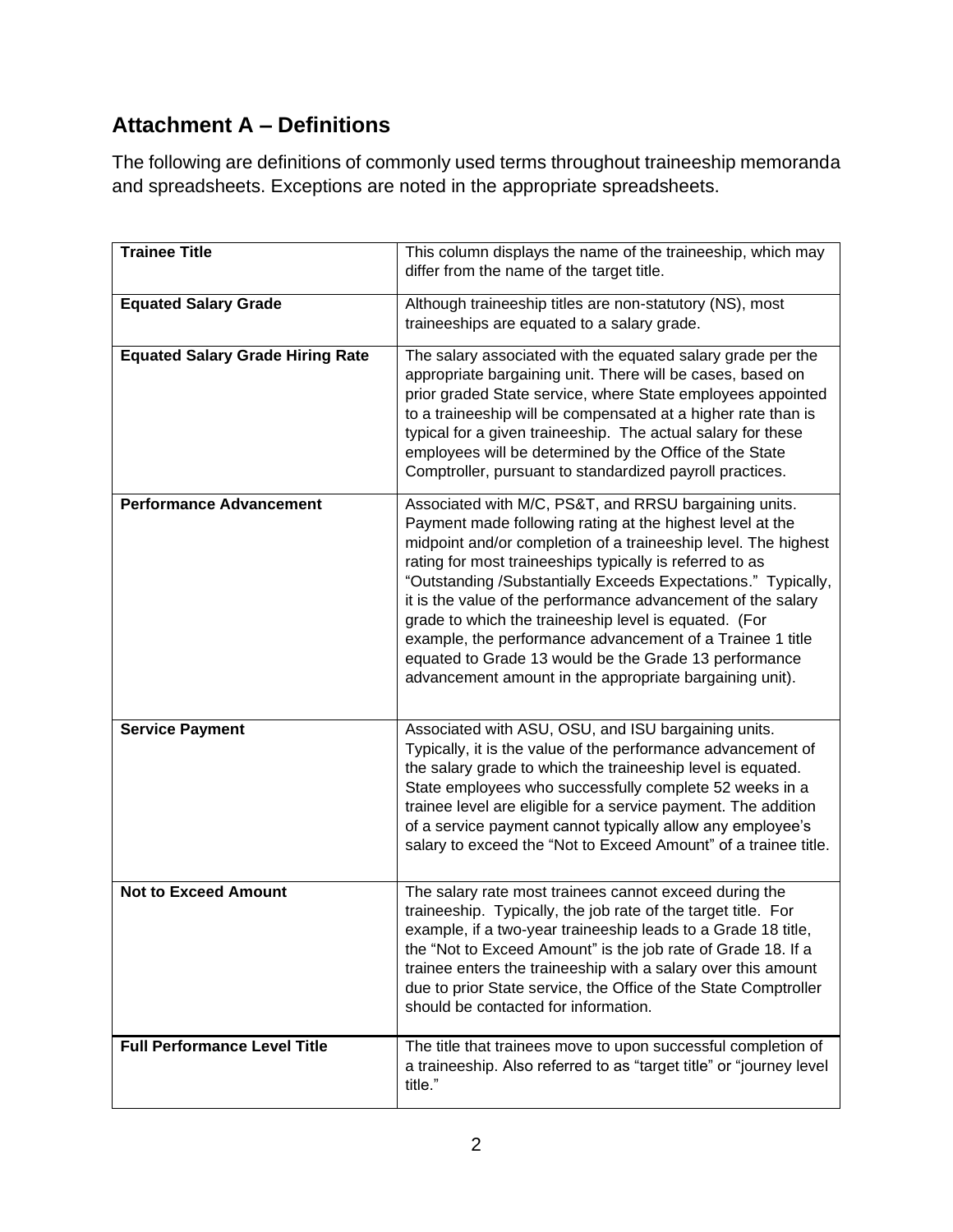| Grade                            | The salary grade associated with the full performance level<br>title; the grade level arrived at upon successful completion of<br>a traineeship.                                                                                                                                                                                                                          |
|----------------------------------|---------------------------------------------------------------------------------------------------------------------------------------------------------------------------------------------------------------------------------------------------------------------------------------------------------------------------------------------------------------------------|
| <b>Increase upon Completion</b>  | Compensation available only to State employees who entered<br>the traineeship with prior graded State service; and have<br>advanced to a higher graded position through a traineeship.<br>This is typically the performance advancement of the target<br>title and is included above a trainee's attained salary.                                                         |
| <b>Mid-Traineeship Level</b>     | The midpoint of a traineeship level. For example, the mid-<br>traineeship level of a one-year traineeship is 26 weeks.<br>Performance ratings may apply. A two-year traineeship will<br>have two ratings at mid-traineeship levels, one at 26 weeks<br>into Trainee Level 1 and the second at 26 weeks into Trainee<br>Level 2 (or 78 weeks into the entire traineeship). |
| <b>End of Traineeship Level</b>  | Transition between traineeship levels. Two-year traineeships<br>have one rating at the end of Trainee Level 1, at 52 weeks.<br>Performance ratings may apply.                                                                                                                                                                                                             |
| <b>Completion of Traineeship</b> | Represents the movement from the traineeship to the full<br>performance level title. Performance ratings may apply.                                                                                                                                                                                                                                                       |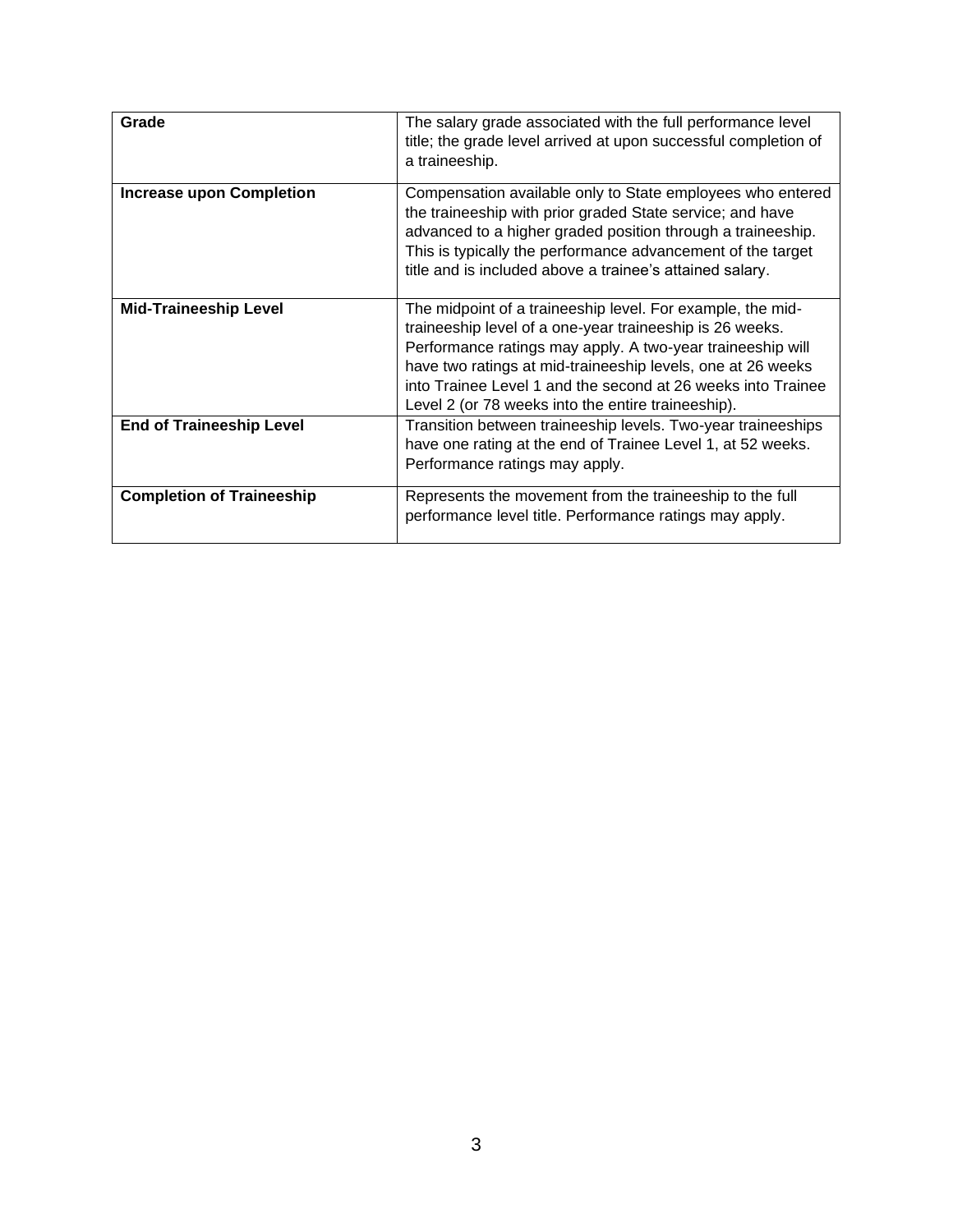# **Attachment B – Salary Rate Progression Scenarios**

The following are general scenarios; the Office of the State Comptroller should be contacted with questions regarding specific employees. Barring exceptions, traineeship salaries are calculated consistent with the effective salary schedules.

**Note:** Agencies must enter a General Comment in PayServ to record an employee's rating at each rating interval of the traineeship and when advancing the employee to full title.

## **1) No Prior Graded State Service**

## PS&T, M/C, & RRSU Bargaining Units

Starting Compensation – The hiring rate of a traineeship's equated grade level.

Compensation Progression

- If rated "Substantially Exceeds Expectations" at the mid-traineeship level, add the applicable performance advancement to the current traineeship salary (the addition of the performance advancement cannot exceed the "Not to Exceed Amount").
- If rated below "Substantially Exceeds Expectations" at the mid-traineeship level, continue traineeship at current salary.

For traineeships of more than one year, follow the same process: At the end of each traineeship level, pay the higher of the current traineeship salary or the hiring rate of the trainee title in conjunction with the movement between trainee levels.

- If rated "Substantially Exceeds Expectations" at the end of a traineeship level interval, add the applicable performance advancement on top of the new trainee level salary (the addition of the performance advancement cannot exceed the "Not to Exceed Amount").
- If rated below "Substantially Exceeds," continue traineeship at the new trainee level salary.

Ending Compensation – The higher of the current traineeship salary or the hiring rate of the target title.

• If rated "Substantially Exceeds Expectations" when advanced to the target title and also rated "Substantially Exceeds Expectations" at the completion of the prior rating period, add the applicable performance advancement on top of the higher of the current traineeship salary or the hiring rate of the target title (the addition of the performance advancement cannot exceed the "Not to Exceed Amount").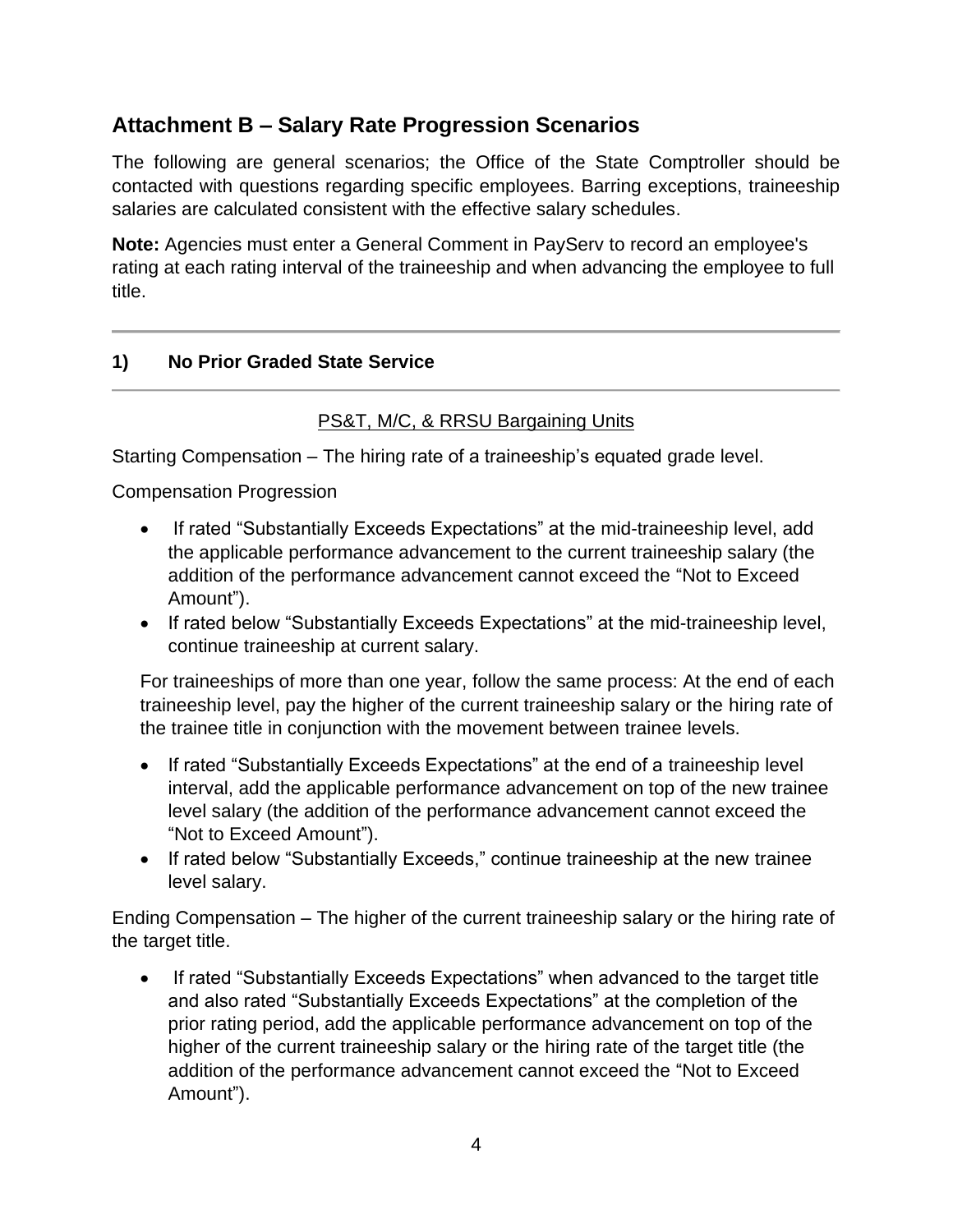• If rated below "Substantially Exceeds Expectations" when advanced to the target title and the prior rating period, do not add the performance advancement to this salary.

## ASU, OSU & ISU

Starting Compensation – The hiring rate of a traineeship's equated grade level.

Compensation Progression – For traineeships of more than one year**,** the hiring rate of a trainee level title in conjunction with the movement between trainee levels. This will occur for each level of advancement only if rated satisfactory in the traineeship (this advancement requires processing by each agency).

If rated "satisfactory" at the end of a 52-week traineeship level interval, add the applicable service payment on top of the attained salary (the addition of the service payment cannot exceed the "Not to Exceed Amount"). Compare this salary to the hiring rate of the new trainee level and pay the employee the higher of the two salaries.

Ending Compensation – The hiring rate of the target title or current salary plus the service payment.

## **2) Prior Graded State Service**

## PS&T, M/C, & RRSU

Starting Compensation – The higher of the hiring rate of a traineeship or the employee's current salary. If an employee's current graded position is higher than that which will be achieved at the end of a traineeship, the employee's salary may be "reconstructed" based upon the grade level of the target title.

Compensation Progression –

- If rated "Substantially Exceeds Expectations" at the mid-traineeship level, add the applicable performance advancement on top of the current traineeship salary (the addition of the performance advancement cannot exceed the "Not to Exceed Amount").
- If rated below "Substantially Exceeds Expectations" at the mid-traineeship level, continue traineeship at current salary.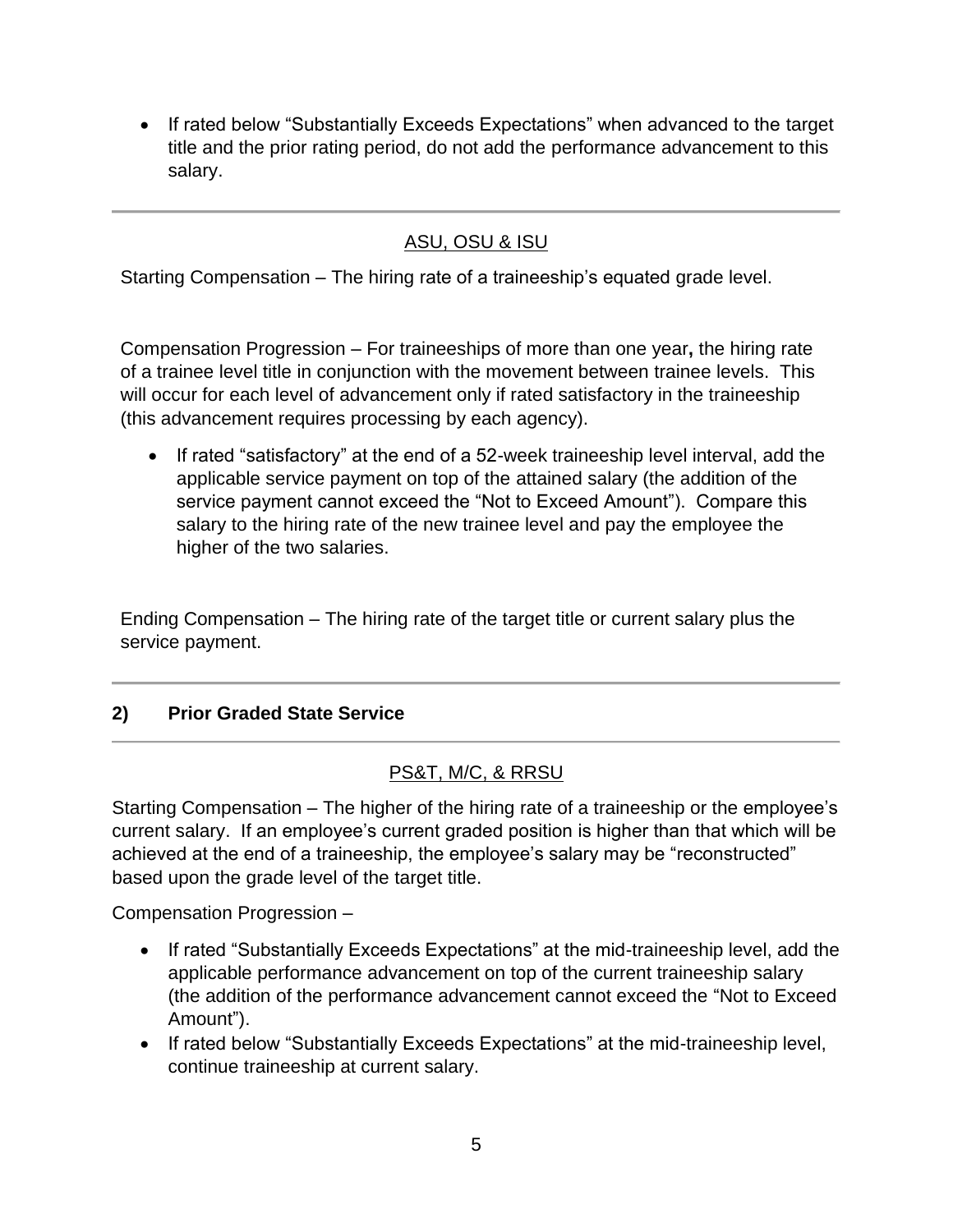For traineeships of more than one year, follow the same process: At the end of each traineeship level, pay the higher of the current traineeship salary or the hiring rate of the trainee title in conjunction with the movement between trainee levels.

- If rated "Substantially Exceeds Expectations" at the end of a traineeship level interval, add the applicable performance advancement on top of the new trainee level salary (the addition of the performance advancement cannot exceed the "Not to Exceed Amount").
- If rated below "Substantially Exceeds," continue traineeship at the new trainee level salary.

Ending Compensation – The higher of the current salary plus the "Increase Upon Completion" or the hiring rate of the target title.

- If rated "Substantially Exceeds Expectations" when advanced to the target title and also rated "Substantially Exceeds Expectations" at the completion of the prior rating period, then pay the higher of the current salary plus the performance advancement plus the "Increase Upon Completion" of the trainee title or the hiring rate of the target title plus the performance advancement (the addition of the performance advancement cannot exceed the "Not to Exceed Amount").
- If rated below "Substantially Exceeds Expectations" when advanced to the target title and the prior rating period, do not add the performance advancement to this salary.

## ASU, OSU, & ISU

## Starting Compensation

• The higher of the hiring rate of a traineeship or employee's current salary. If an employee's current graded position is higher than that which will be achieved at the end of a traineeship, the employee's salary may be reconstructed based upon the grade level of the target title.

## Compensation Progression

• The higher of the hiring rate of the trainee title in conjunction with the movement between trainee levels or the current salary plus a service payment (usually subject to the listed "Not to Exceed Amount"). If rated "satisfactory" at the end of a 52-week traineeship level interval, add the applicable service payment on top of the attained salary (the addition of the service payment cannot exceed the "Not to Exceed Amount"). Compare this salary to the hiring rate of the new trainee level and pay the employee the higher of the two salaries.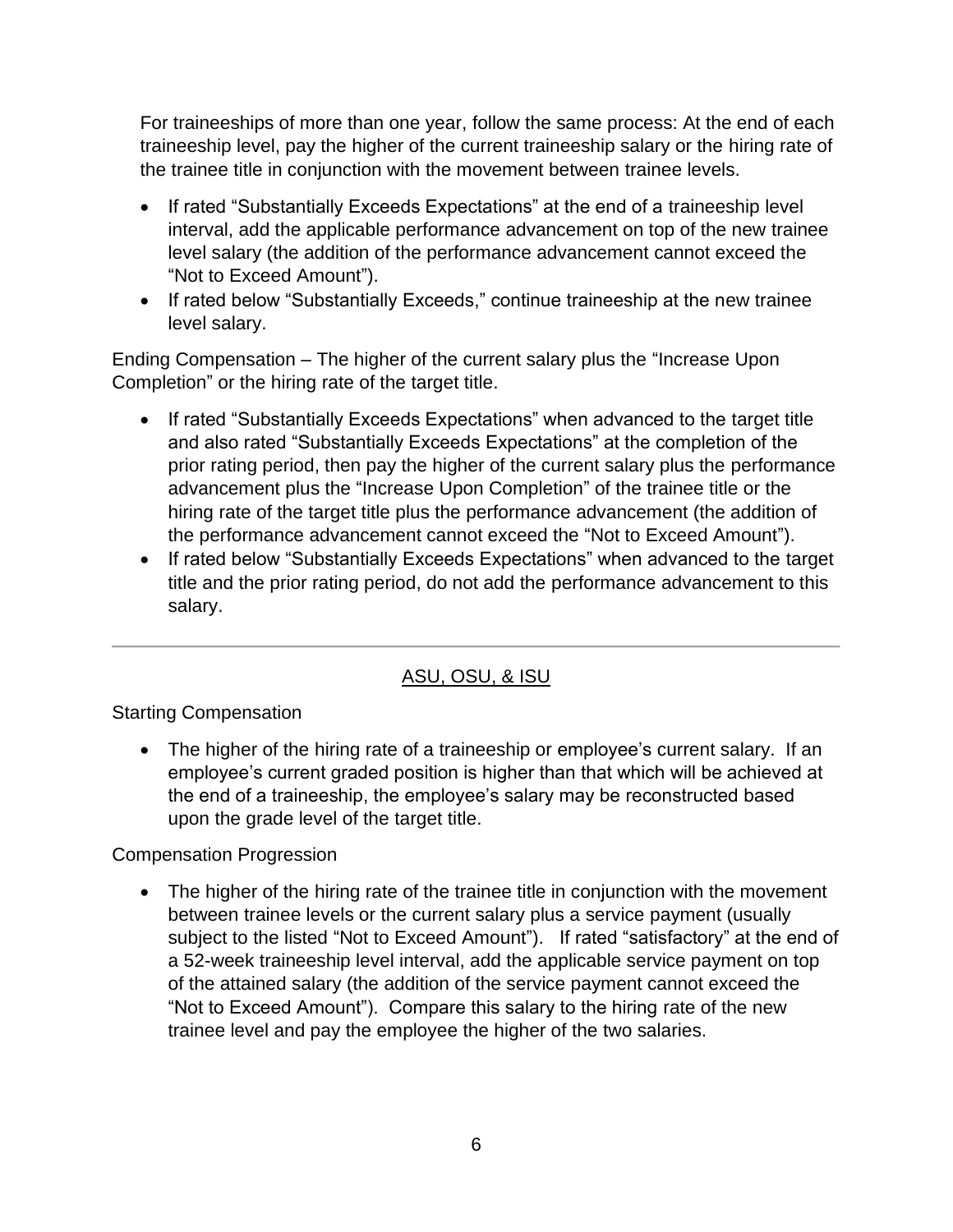Ending Compensation

• The higher of the current traineeship salary plus the service payment of the trainee title (usually subject to the listed "Not to Exceed Amount") plus the "Increase Upon Completion" of the trainee title; or the hiring rate of the target title. However, under circumstances where an employee did not receive a salary increase upon appointment and did not receive a service payment during or at the end of a traineeship, an employee's salary will be calculated as the higher of: 1) the hiring rate of the target title; or 2) the addition of the "Increase Upon Completion" amount on top of the current salary; or 3) the current salary increased pursuant to the negotiated promotion calculation.

#### **3) Security Services**

Each security traineeship is unique and carries its own terms and expectations. There will be cases, based on prior graded State service, where State employees appointed to a traineeship will be compensated at a higher rate than is typical for a given traineeship. The actual salary for these employees will be determined by the Office of the State Comptroller, pursuant to standardized payroll practices.

#### Correction Officer

The Correction Officer traineeship is not equated to a salary Grade. Per the terms of a side letter to the current contract for the negotiation unit, the traineeship rates are increased "consistent with" the rates for Correction Officers in the unit.

Not reflected in the spreadsheets is a contractual \$200 lump sum paid to Correction Officer Trainees upon satisfactory completion of the first six weeks of the traineeship.

#### Safety and Security Officer

The Safety and Security Officer traineeship is equated to Grade 9, is one year in length, and has no performance advancement. Its "Increase Upon Completion" is equal to the performance advancement for Grade 9.

#### **State Police Security Screening Technician**

The State Police Security Screening Technician traineeship is equated to Grade 7, is one year in length, and has a performance advancement equal to the performance advancement of Grade 7. It has an "Increase Upon Completion" that is equal to the performance advancement of Grade 8.